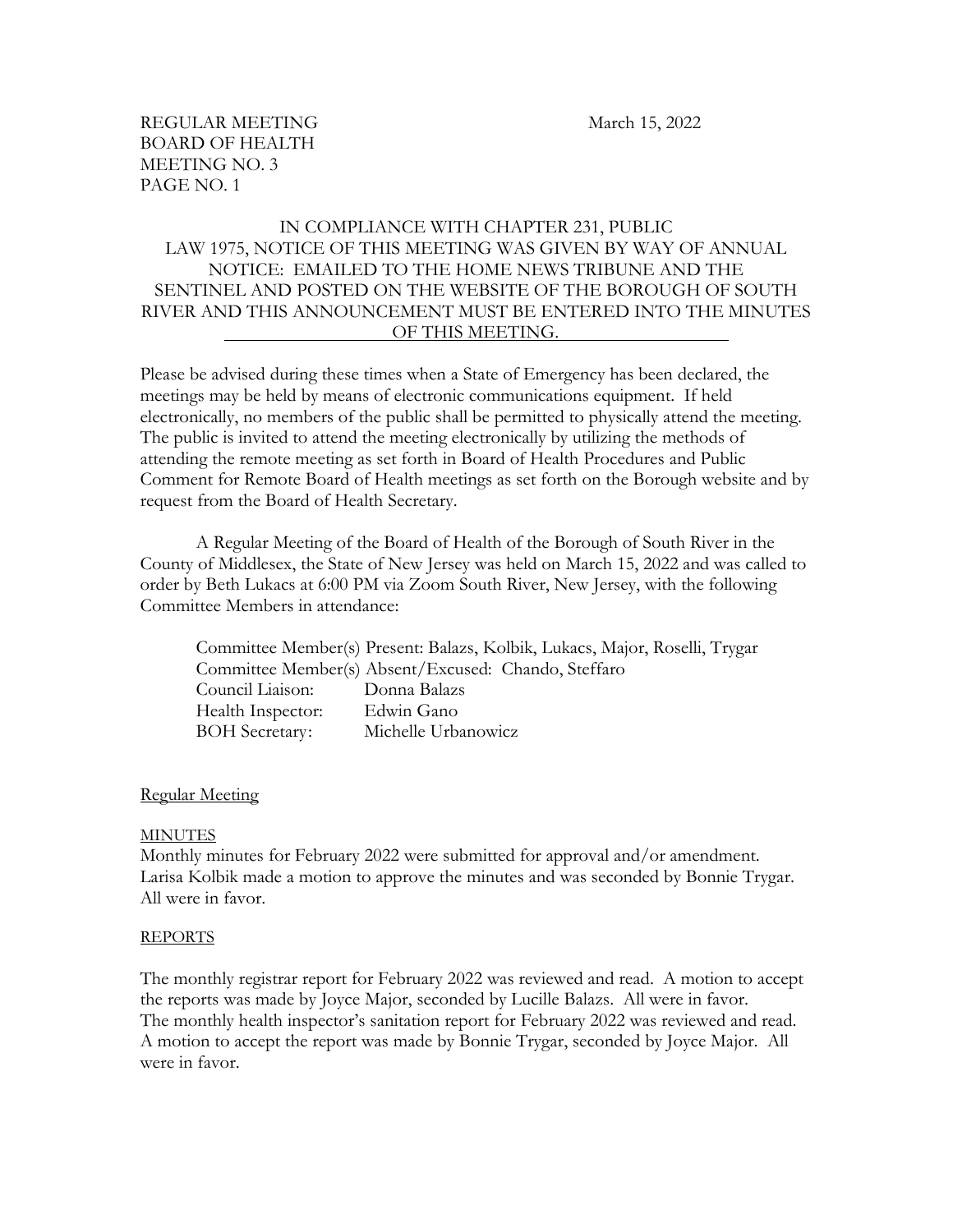### OLD BUSINESS

- 1. Food Bank \$160,531.38. Beth said that the Easter Basket Drive is currently taking place and going very well. The distribution will take place on April  $9<sup>th</sup>$  and they will be given to children 12 and under. There were three organizations that donated already filled baskets and many other donations as well. Beth stated that the meal program will begin in June and the grant was already approved for it.
- 2. Animal Control \$620.92 TNR/ \$226.26 Pet Pantry –Larisa mentioned that there is a collection going on for supplies to be sent overseas and they are looking for pet food. She is going to let Michelle know the details to send to the members. The TNR program had 3 cats spayed in East Brunswick for \$150.00 each. There were also two cats that were spayed/neutered at People 4 Animals which was free. There are 5 cats pending and 4 on the list for the Snip & Chip program later this month. Larisa asked about the additional money in the TNR account. Michelle stated that there was a \$20 donation from a resident as well as \$55 raised from the Borough employees. Michelle started 'Casual for a Cause' at 48 Washington street with the approval of the Borough Administrator. The employees donated \$5 and were able to wear jeans for the month of February on Fridays. This will continue for the month of March to help raise money for the TNR program.
- 3. Event Planning \$117.74 Nothing discussed at this time.
- 4. Operation RAM \$1,199.89 Nothing discussed at this time.
- 5. Frost on the Pumpkin \$3,558.40 Beth asked if the board is moving forward with the race. Michelle stated that Allison was going to come into the office as begin to look into what needed to be done and organized but has not come in yet. Michelle said that she is not going to be here in October during the week of the race, and there is a lot of work that goes into it, so Allison is going to need help. Alissa mentioned that the route may need to be changed due to a previous conversation with the police in the past. The board had a discussion about the profits from the race and Councilwoman Balazs is going to look into the specifics in regard to how the money can be used. Michelle is going to reach out to Allison about moving forward with planning the race.

### NEW BUSINESS

### BOARD LIAISON COMMENTS

Donna Balazs offered to make any announcements at the next Council meeting. She is going to announce the Rabies Clinic again as a reminder.